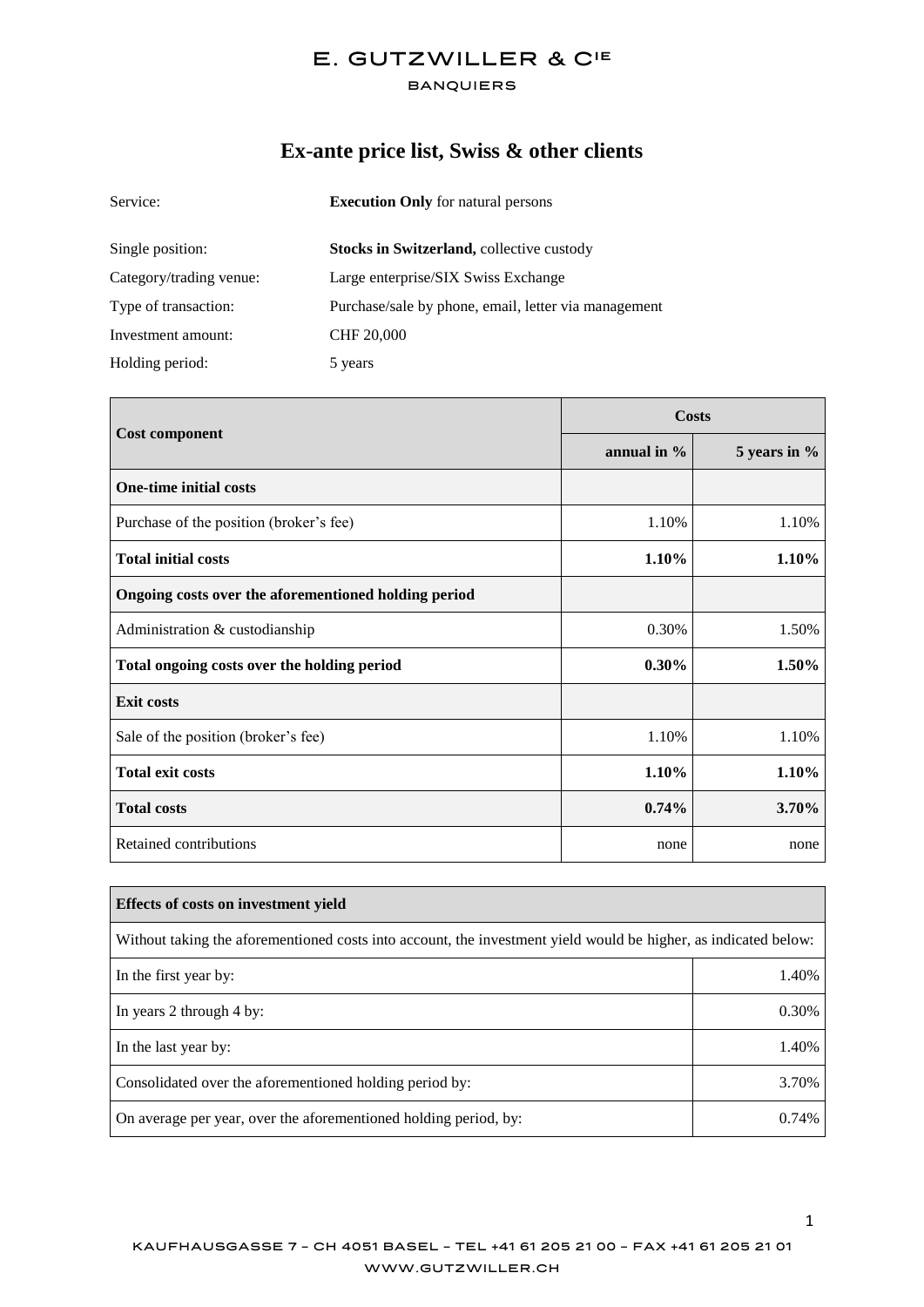#### **BANQUIERS**

| Service:<br><b>Execution Only</b> for natural persons |                                                        |
|-------------------------------------------------------|--------------------------------------------------------|
| Single position:                                      | <b>Stocks in foreign countries, collective custody</b> |
| Category/trading venue:                               | Large enterprise/Frankfurt Stock Exchange              |
| Type of transaction:                                  | Purchase/sale by phone, email, letter via management   |
| Investment amount:                                    | <b>CHF 20,000</b>                                      |
| Holding period:                                       | 5 years                                                |
|                                                       |                                                        |

|                                                                                                 | Costs          |              |
|-------------------------------------------------------------------------------------------------|----------------|--------------|
| <b>Cost component</b>                                                                           | annual in $\%$ | 5 years in % |
| <b>One-time initial costs</b>                                                                   |                |              |
| Purchase of the position (broker's fee)                                                         | 1.40%          | 1.40%        |
| <b>Total initial costs</b>                                                                      | 1.40%          | 1.40%        |
| Ongoing costs over the aforementioned holding period                                            |                |              |
| Administration & custodianship (Assumption: Custodianship in foreign country<br>$+0.05\%$ p.a.) | 0.35%          | 1.75%        |
| Total ongoing costs over the holding period                                                     | $0.35\%$       | 1.75%        |
| <b>Exit costs</b>                                                                               |                |              |
| Sale of the position (broker's fee)                                                             | 1.40%          | 1.40%        |
| <b>Total exit costs</b>                                                                         | 1.40%          | 1.40%        |
| <b>Total costs</b>                                                                              | $0.91\%$       | $4.55\%$     |
| Retained contributions                                                                          | none           | none         |

| <b>Effects of costs on investment yield</b>                                                                     |       |
|-----------------------------------------------------------------------------------------------------------------|-------|
| Without taking the aforementioned costs into account, the investment yield would be higher, as indicated below: |       |
| In the first year by:                                                                                           | 1.75% |
| In years 2 through 4 by:                                                                                        | 0.35% |
| In the last year by:                                                                                            | 1.75% |
| Consolidated over the aforementioned holding period by:                                                         | 4.55% |
| On average per year, over the aforementioned holding period, by:                                                | 0.91% |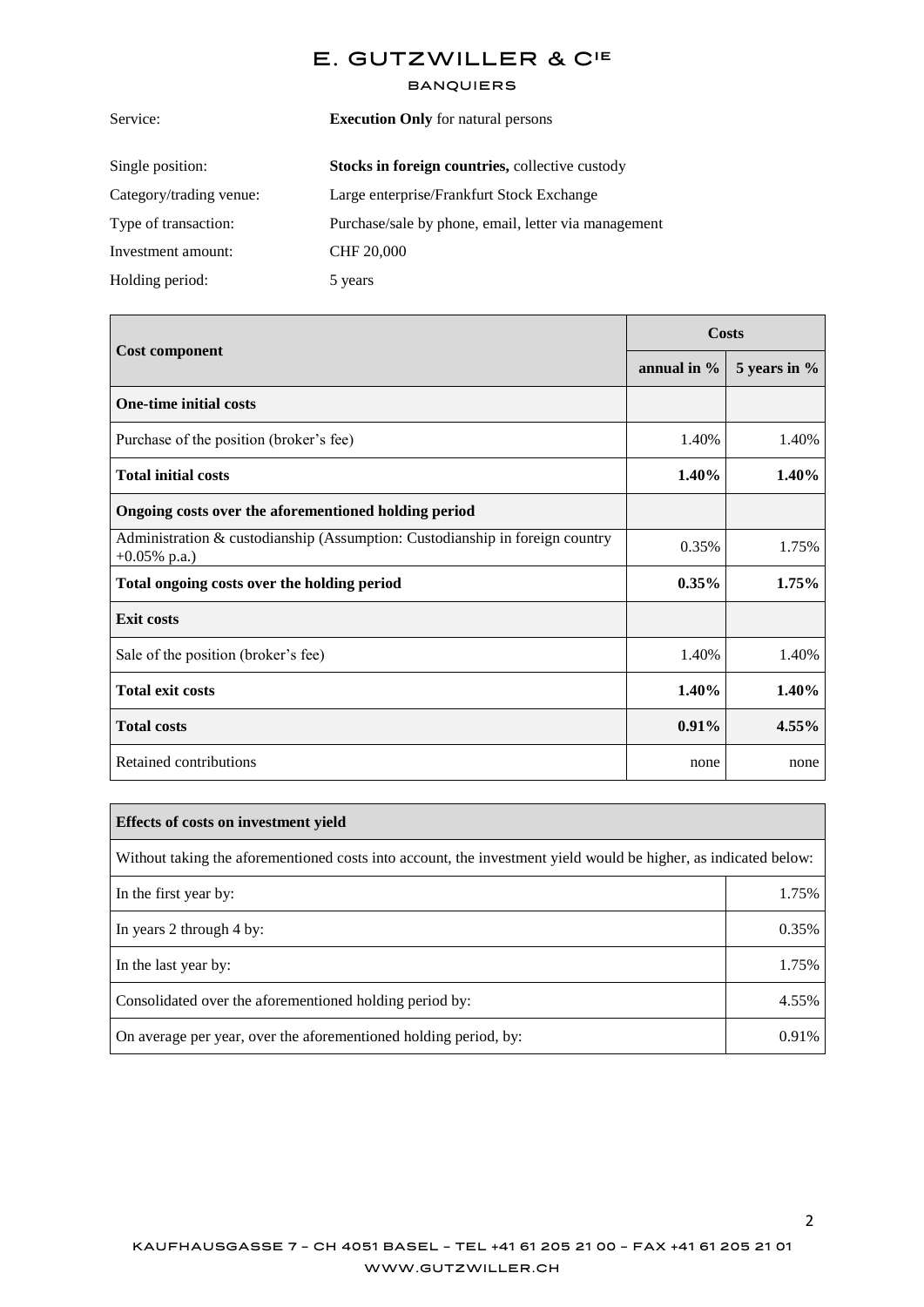#### **BANQUIERS**

| <b>Execution Only</b> for natural persons            |
|------------------------------------------------------|
| Bonds in Swiss francs, collective custody            |
| Large enterprise/SIX Swiss Exchange                  |
| Purchase/sale by phone, email, letter via management |
| <b>CHF 20,000</b>                                    |
| 5 years                                              |
|                                                      |

|                                                      | Costs          |              |
|------------------------------------------------------|----------------|--------------|
| <b>Cost component</b>                                | annual in $\%$ | 5 years in % |
| <b>One-time initial costs</b>                        |                |              |
| Purchase of the position (broker's fee)              | 0.95%          | 0.95%        |
| <b>Total initial costs</b>                           | 0.95%          | 0.95%        |
| Ongoing costs over the aforementioned holding period |                |              |
| Administration & custodianship                       | 0.30%          | 1.50%        |
| Total ongoing costs over the holding period          | $0.30\%$       | 1.50%        |
| <b>Exit costs</b>                                    |                |              |
| Reimbursement (commission)                           | 0.25%          | 0.25%        |
| <b>Total exit costs</b>                              | 0.25%          | 0.25%        |
| <b>Total costs</b>                                   | 0.54%          | 2.70%        |
| Retained contributions                               | none           | none         |

| <b>Effects of costs on investment yield</b>                                                                     |       |  |
|-----------------------------------------------------------------------------------------------------------------|-------|--|
| Without taking the aforementioned costs into account, the investment yield would be higher, as indicated below: |       |  |
| In the first year by:                                                                                           | 1.25% |  |
| In years 2 through 4 by:                                                                                        | 0.30% |  |
| In the last year by:                                                                                            | 0.55% |  |
| Consolidated over the aforementioned holding period by:                                                         | 2.70% |  |
| On average per year, over the aforementioned holding period, by:                                                | 0.54% |  |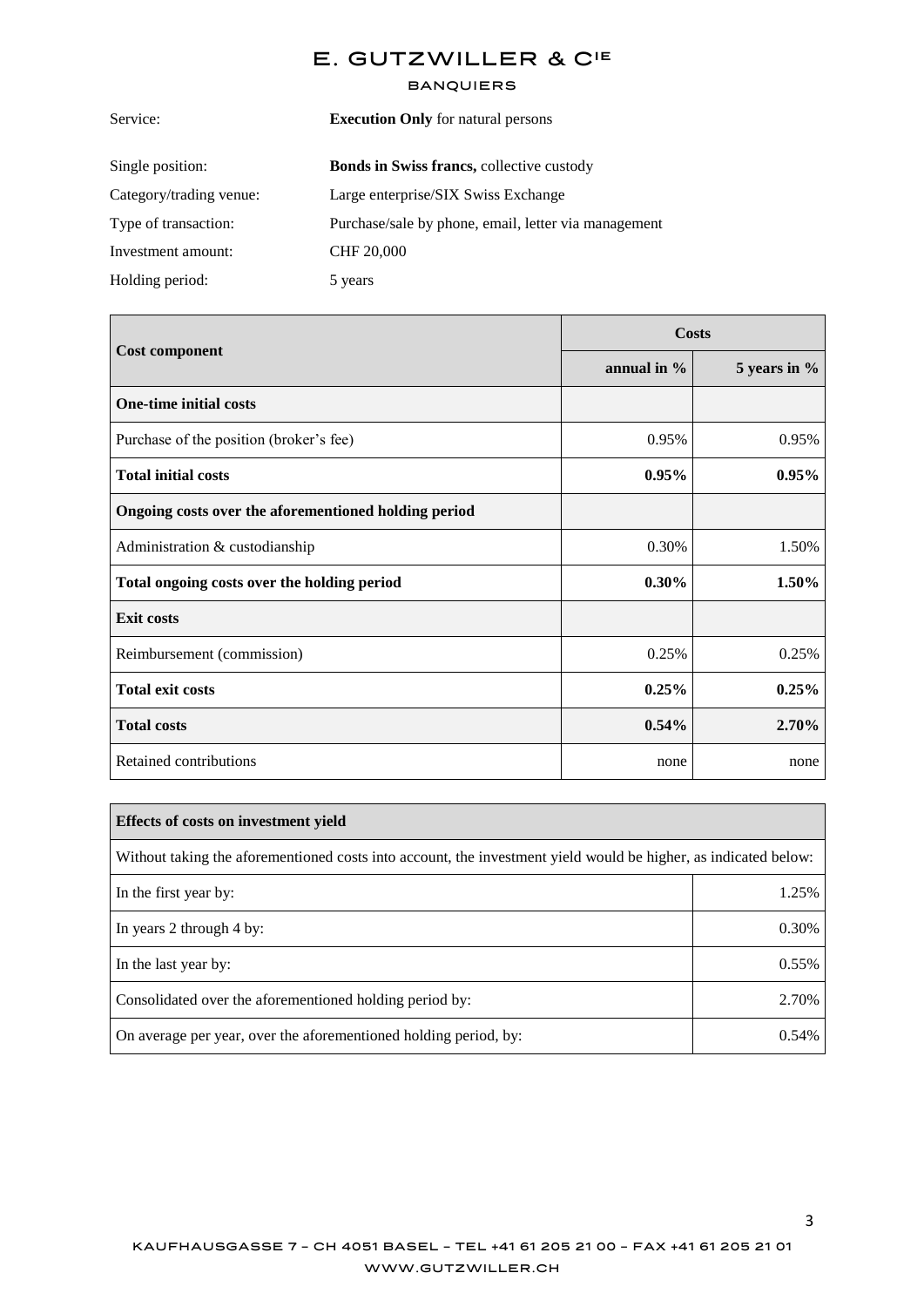#### **BANQUIERS**

| Service:<br><b>Execution Only</b> for natural persons |                                                      |
|-------------------------------------------------------|------------------------------------------------------|
| Single position:                                      | <b>Bonds in euros, collective custody</b>            |
| Category/trading venue:                               | Large enterprise/Frankfurt Stock Exchange            |
| Type of transaction:                                  | Purchase/sale by phone, email, letter via management |
| Investment amount:                                    | <b>CHF 20,000</b>                                    |
| Holding period:                                       | 5 years                                              |

|                                                                                                 | Costs          |              |
|-------------------------------------------------------------------------------------------------|----------------|--------------|
| <b>Cost component</b>                                                                           | annual in $\%$ | 5 years in % |
| <b>One-time initial costs</b>                                                                   |                |              |
| Purchase of the position (broker's fee)                                                         | 1.25%          | 1.25%        |
| <b>Total initial costs</b>                                                                      | 1.25%          | 1.25%        |
| Ongoing costs over the aforementioned holding period                                            |                |              |
| Administration & custodianship (Assumption: Custodianship in foreign country<br>$+0.05\%$ p.a.) | 0.35%          | 1.75%        |
| Total ongoing costs over the holding period                                                     | $0.35\%$       | 1.75%        |
| <b>Exit costs</b>                                                                               |                |              |
| Reimbursement (commission)                                                                      | 0.25%          | 0.25%        |
| <b>Total exit costs</b>                                                                         | 0.25%          | 0.25%        |
| <b>Total costs</b>                                                                              | $0.65\%$       | 3.25%        |
| Retained contributions                                                                          | none           | none         |

| <b>Effects of costs on investment vield</b>                                                                     |       |
|-----------------------------------------------------------------------------------------------------------------|-------|
| Without taking the aforementioned costs into account, the investment yield would be higher, as indicated below: |       |
| In the first year by:                                                                                           | 1.60% |
| In years 2 through 4 by:                                                                                        | 0.35% |
| In the last year by:                                                                                            | 0.60% |
| Consolidated over the aforementioned holding period by:                                                         | 3.25% |
| On average per year, over the aforementioned holding period, by:                                                | 0.65% |